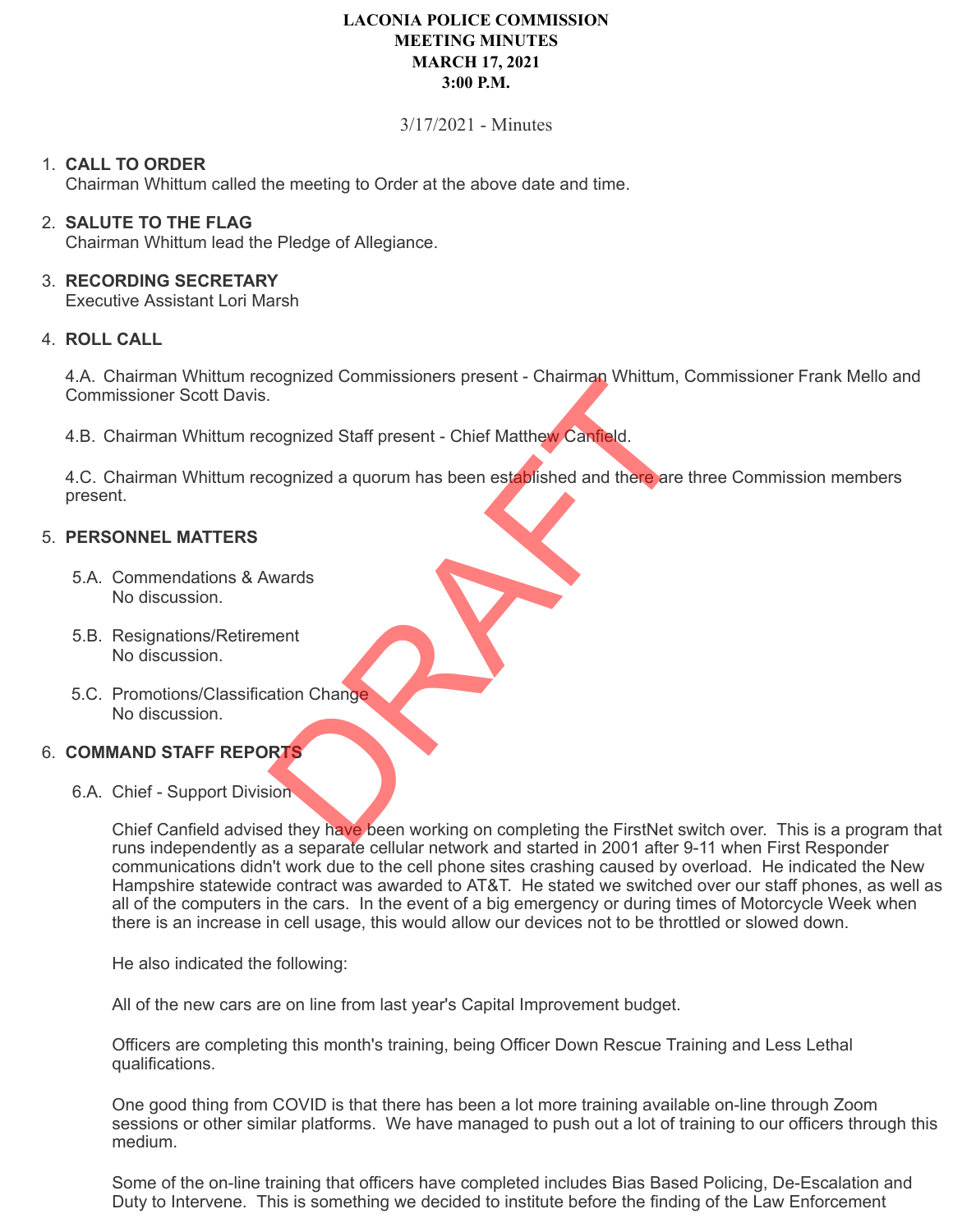Accountability Task Force that was developed by the Governor and recommendations were put in place. We are ahead of the curve on that and all of our officers have received that training.

#### 6.A.i. Orders & Bulletins

Chief Canfield advised there is a training school for The Reid Technique of Investigative Interviewing and Advanced Interrogation Techniques for Detective Howe, Detective Benoit and Officer Goodheart in Tilton at the end of this month, as well as a class for Surviving Stress for Dispatch Brunelle, also being held in Tilton, and a class a class attended on-line by Detective Neri for Drug Unit Supervisor.

### 6.A.ii. Out-of-State School

Chief Canfield advised we currently have one polygraph operator, being Lieutenant Kevin Butler. This school is a very intensive school, probably one of the more intense school in the police realm. This would certify Detective Daniel Carsen and would allow him to come back and complete the minimum requirement of thirty polygraph examinations underneath the tutelage of Lt. Butler, at which time he would be able to operate independently. By sending him to this school now, it would allow him to get certified and complete those minimum polygraph examinations before Lt. Butler retires. This would be the succession plan to keep the ability to do polygraphs. We do a lot of polygraphs between criminal and backgrounds and it would be nice to have a second person certified to run them. The class is being held at the Counterdrug Training Center in Pennsylvania and the class itself is free of charge, as is housing, so the only expense would be meals. We also included in the training request the cost of flying Det. Carsen home twice during that time frame, possibly for Memorial Day and Easter weekend. He advised this is a big commitment on Det. Carsen's part to leave his family for that long.

Chairman Whittum inquired if Det. Carsen requested this training or was he requested to attend. Chief Canfield advised Det. Carsen expressed the most interest in attending the class and it is a very competitive school to get into, as the wait list is backlogged. We were able to get him into the class due to our succession plan.

Commissioner Davis inquired who actually runs the class and Chief Canfield advised it is run by the National Counterdrug Training Center located in Fort Indiantown Gap, Pennsylvania.

Commissioner Mello inquired if that is a military base and Chief Canfield advised it is through the Army National Guard, who offer a lot of counterdrug training classes. He advised they also participate in a lot of counterdrug type of things, such as fly-overs.

#### 6.A.iii. 2020 Attrition Summary

Chief Canfield reviewed the 2020 Attrition Summary, indicating one sworn officer left for Stratham Police Department to be closer to where his fiance works in Massachusetts and one civilian moved to Texas.

### 6.A.iv. 2020 IPC Summary

Chief Canfield advised an IPC is a personnel complaint. The majority of personnel complaints we receive are self policing reported by supervisors. However, if anyone from the public complains about an officer, an IPC would be generated. Chief Canfield reviewed the 2020 IPC Summary. mitment on Det. Carsen's part to leave his family for that long.<br>
minquired if Det. Carsen's part to leave his family for that long.<br>
minquired if Det. Carsen requested this training or was he resen<br>
experience and the mos

### 6.A.v. 2020 Use of Force Summary

Chief Canfield reviewed the 2020 Use of Force Summary. He advised it speaks volumes to the training officers receive and the on-going training we do, indicating the majority of our Use of Force is very low in comparison to the total number of physical custody arrests we make. If most of the hands on are broken down, the open hands on could be anything from someone pulls away and they just grab their hands and handcuff them, which would be the majority of that 105 count, versus a closed hand, which would be some type of strike or something like that.

Chairman Whittum indicated this speaks highly to their common sense also and Chief Canfield agreed, stating you perform the way you are trained. The better trained you are and the more confident you are in your abilities and skills, you are less likely to jump to use of force and more likely to try talking to the person to attempt to de-escalate the situation. He advised this definitely speaks to the quality officers we have and the training they receive.

#### 6.B. Chief - Operations Division

Chief Canfield advised the following:

They have been working on the summer schedule. Over the past year since COVID began, officers were initially working 12-hour shifts. This resulted in their desire to work 12-hour shifts on a regular basis, which lead to the development of a schedule committee, which has worked over the past year to study the possibility of working 12-hour shifts on a regular basis. This committee has done a lot of work and conducted a number of surveys of personnel and they have solidified the schedule, moving forward with working the 12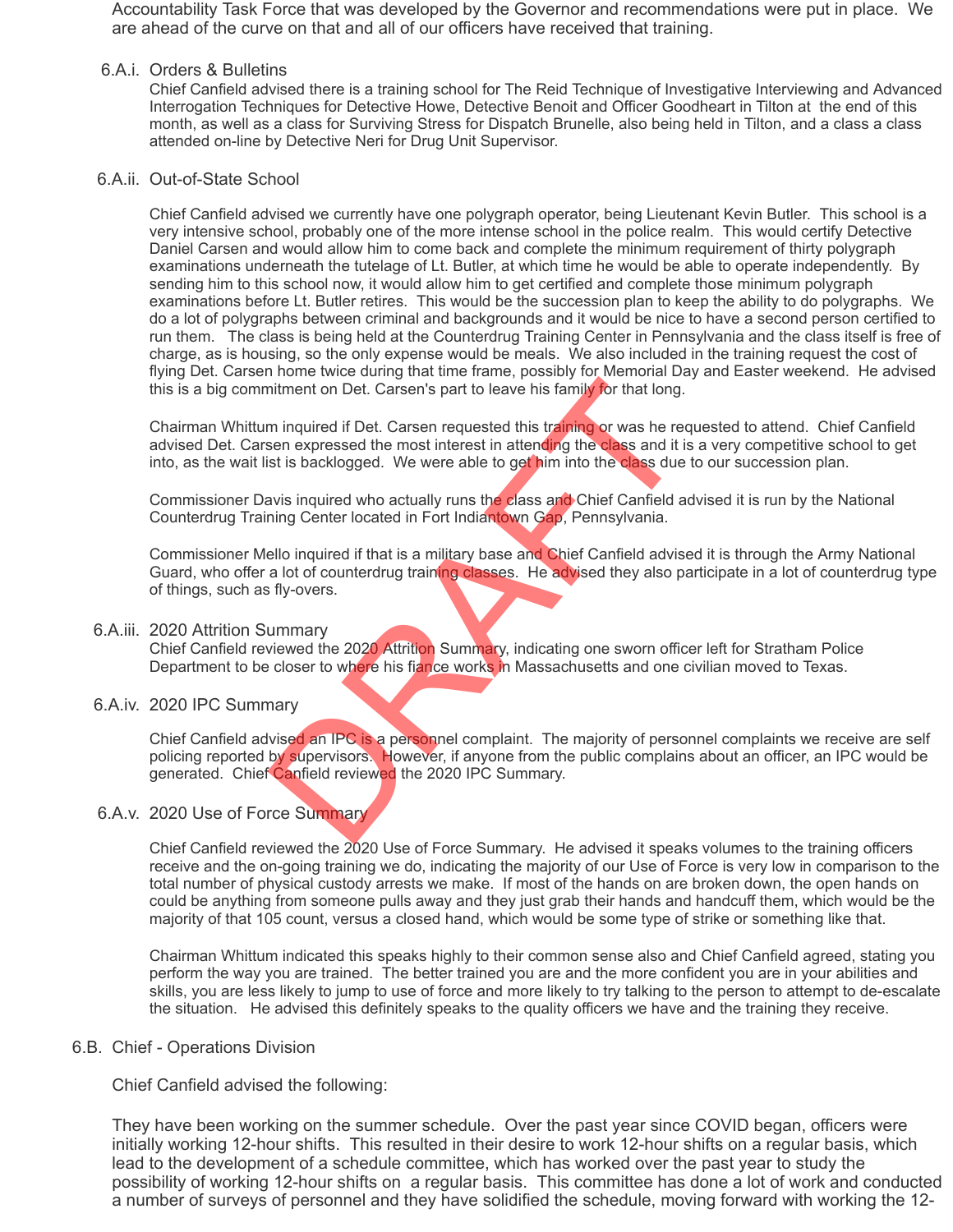hour schedule. Overwhelmingly two thirds of the employees wanted to work that schedule in patrol and it is beneficial for their time off, as well as the time they are working is a little more efficient.

Operations has been working on the summer schedule, getting that into place, as well as the final transition to the In-Time software that we have been working on since Fall. This will allow most of the schedule to be done electronically instead of using an excel spreadsheet and manually adjusting the schedule.

They have also been working on the Pro-QA software for dispatch. This will standardize the way dispatchers take emergency calls. This will prompt the dispatcher with certain questions depending on the nature of the call and this information will be pushed out to the mobile data terminals in the cars as the dispatcher is taking the information. This would replace the way we do it now, which is to think of the questions themselves first, obtain all of the information, and then they dispatch the call. This will speed up the process and get more thorough information right from the start. We are looking for a late Spring roll-out for this.

Commissioner Davis inquired about the former State School property and if the 911 center will be impacted by the sale of the property. Chief Canfield advised he is not familiar with what would happen.

6.B.i. Hirings

Chief Canfield advised we have one person to be presented as a candidate at the next meeting to fill one of our two positions, stating the background is complete and we are looking at an April start date.

### 7. **COMMISSION ACTION**

7.A. Acceptance of minutes from previous meeting

On a Motion by Commissioner Mello, seconded by Commission Davis, and passed unanimously, the meeting minutes of February 17, 2021 were accepted as distributed with on further discussion.

7.B. Acceptance of Laconia Police Commission Attendance Report - 2020

On a Motion by Commissioner Mello, seconded by Commissioner Davis, and passed unanimously, the 2020 Laconia Police Commission Attendance Report was approved. The Background is complete and we are looking at an Ap<br>
es from previous meeting<br>
IT, 2021 were accepted as distributed with on further d<br>
17, 2021 were accepted as distributed with on further d<br>
ia Police Commission Atten

7.C. Commission Vote: Out-of-State School.NCTC Polygraph Program.Detective Daniel Carsen

On a Motion by Commissioner Mello, seconded by Commissioner Davis, and passed unanimously, the Outof-State school, NCTC Polygraph Program, requested by Detective Daniel Carsen, was approved.

### 8. **REVIEW OF MONTHLY ACTIVITY REPORTS**

- 8.A. Department Monthly Highlights Chief Canfield reviewed the Department Monthly Highlights report.
- 8.B. Criminal Investigative Unit Statistics Chief Canfield reviewed the Criminal Investigative Unit Statistics.
- 8.C. Budget Reports Chief Canfield advised we are currently at 61.54% of the budget year. Based on regular salaries, we are trending just over 2% under budget and the overall budget is trending about the same.
- 8.D. Monthly Traffic Statistics Chief Canfield reviewed the Monthly Traffic Statistics.
- 8.E. Monthly Fleet Report Chairman Whittum inquired about car#3 listed on page #2, where the total costs for the vehicle exceeds the purchase price of the car. Chief Canfield advised he will research this and obtain an answer.

### 9. **CORRESPONDENCE TO AND FROM THE DEPARTMENT**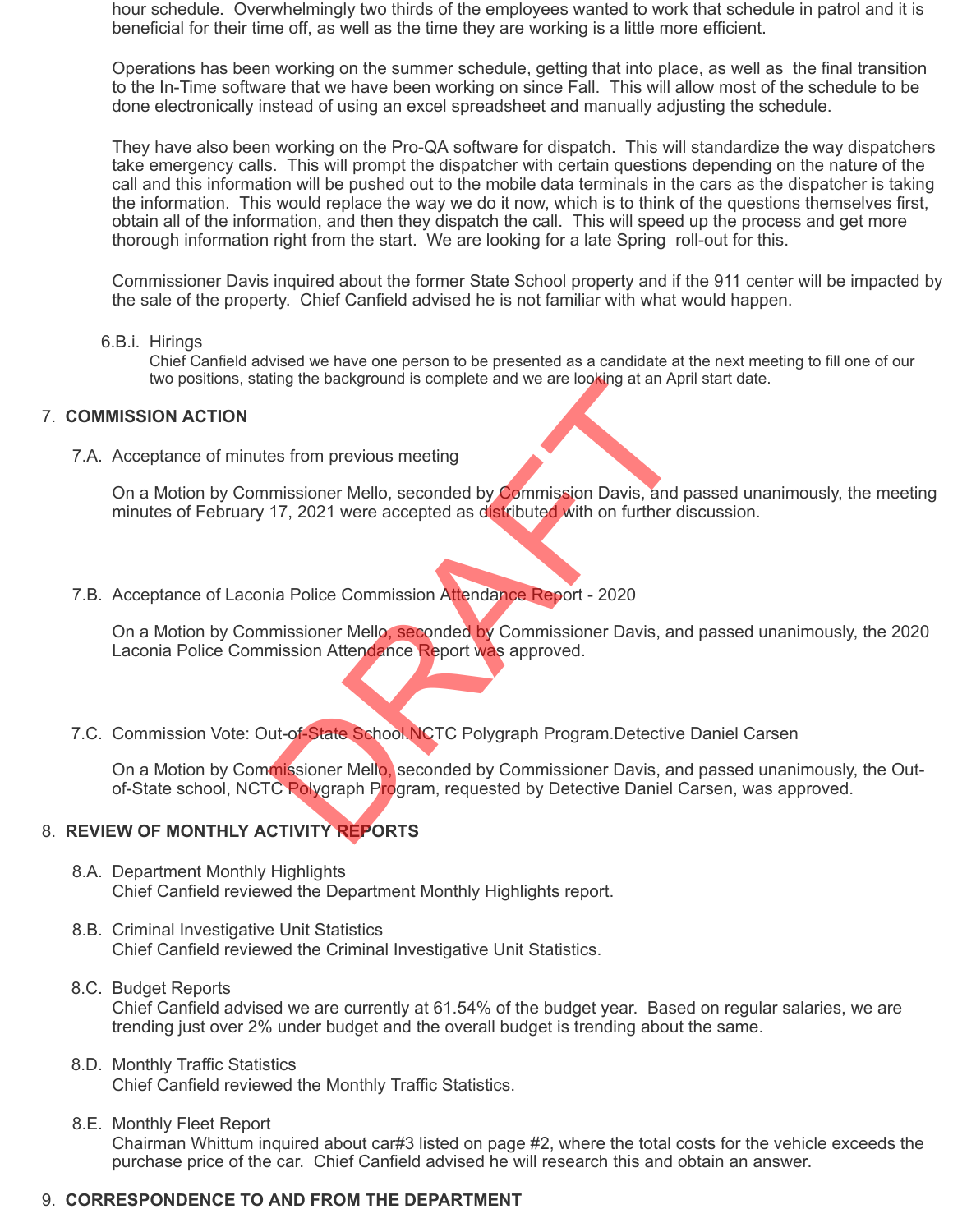Chief Canfield advised there were two nice thank you letters recognizing officers and the department. In addition, a couple of surveys were completed on-line, one of which involved our department responding to a vehicle blocking a driveway. He advised he spoke with this gentleman back, due to the very low survey score he provided, and he was very satisfied with the explanation and appreciated the call.

## 10. **CHIEF'S REPORT**

Chief Canfield advised the following:

He spoke with Councilor Cheney, who had a scheduling conflict and could not attend today and he sends his apology.

He reviewed the Overdose Statistics.

The Cop Card Program started last year, which was sidetracked due to COVID, is back on track and we hope to have it go to printing at the beginning of May. There will be a date in April when a photograph will be at the department to take any photos that still need to be done and we would like to include a Police Commission card if the Commissioners are interested in participating. He indicated this ia a good program that we have had for many years and kids love the program and still ask for cards all the time. This is a good thing to initiate positive interaction between the officers and kids. We received a grant for \$2,500.00 from Meredith Village Savings Bank to support this program.

We are in the process of putting up three tv's at the police station, one at the head of the stairs as you come up the stairs, one by the top floor elevator doors and one by first floor elevator doors. He advised this will enable us to utilize a relatively inexpensive messaging software to push messages out to those three tv's for internal messaging. This will be a positive way to communicate with staff versus emails, which sometimes people delete before they even read the message. This will include positive messages, such as good work by certain shifts, birthdays, births of children, or anything positive that people will see in common areas when walking by. We are hoping to have this up and running by Police Week. Commissioner Davis inquired who will manage that platform and Chief Canfield advised Executive Assistant Marsh. teris and Mas. We received a grant for \$2,500.00 nomet<br>thing up three tv's at the police station, one at the head<br>elevator doors and one by first floor elevator doors. He<br>ive messaging software to push messages out to thos

National Police Week is the week of May 9th to the 15th. We typically hold our awards ceremony during that week. This has been pushed Nationally to just doing virtual events and then they have chosen a week in October when they will do the in person events. We have followed suit and will do some things to recognize the officers on shift and then hold our awards ceremony hopefully in October when we are through all of this COVID stuff.

He was asked to be part of a Governor's Commission on Methamphetamine Trafficking in the State of New Hampshire. It is his understanding in speaking with the Colonel of State Police that they are looking for liaisons throughout the State to gather information on methamphetamine trafficking and then be part of this commission to study how we can better manage this throughout the State of New Hampshire, as a lot of methamphetamine is coming from south of the New Hampshire border and this is not a community by community problem and is a Statewide problem. He indicated he is not sure exactly what that will entail, but he looks forward to being a part of it and working to curb the next thing that is coming down the pike, and that is Methamphetamine. He advised it is a very dangerous drug that causes people to do crazy things and he certainly wants to be a part of keeping that from coming into our State.

As he indicated in the last meeting, he is part of the Home Grown Violent Extremist sub-committee for the IACP Terrorism Committee, which is a weekly meeting in order to develop a presentation and present that at the mid-year virtual conference sometime later this summer.

Commission Davis inquired if the simulator is up and running and Chief Canfield indicated it is and that we currently have five people certified to run the system. He welcomed commissioners to come in and see a demonstration.

### 11. **OLD BUSINESS**

No discussion.

# 12. **NEW BUSINESS**

No discussion.

### 13. **OTHER BUSINESS** No discussion.

## 14. **CONFIRMATION OF NEXT MEETING DATE**